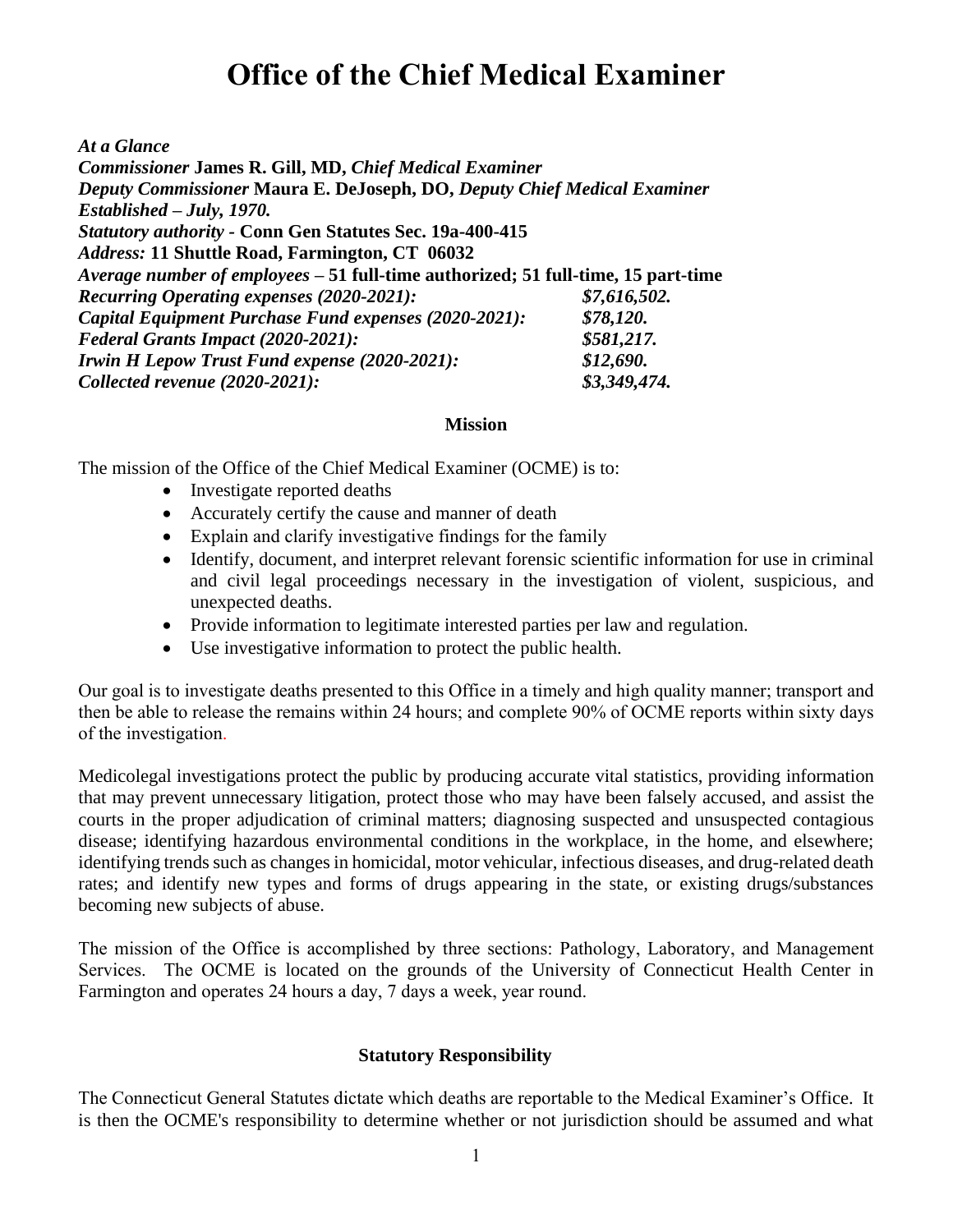investigative functions need to be exercised in order to execute the statutory mandate. Reportable cases include:

- All violent, unexpected, and suspicious deaths.
- All deaths related to poisoning, drug abuse, or addiction.
- Deaths related to employment or which constitute a threat to the public health.
- Deaths of people whose bodies are to be cremated.
- Deaths that occur outside of a normal hospital setting.
- Deaths under anesthesia in the operating room, recovery room or those resulting from diagnostic or therapeutic procedures must be called into our office.
- Death, not clearly the result of natural causes that occurs while the deceased person is in the custody of a peace officer or a law enforcement agency or the Commissioner of Correction.

Chapter 368q of the Connecticut General Statutes places OCME under the control and supervision of the Commission on Medicolegal Investigations whose members are appointed by the Governor.

# **Commission membership during fiscal year 2020-2021:**

Chair: Todd Fernow, JD, University of Connecticut, School of Law Vice Chair: John Sinard, MD, PhD, Professor of Pathology, Yale University, School of Medicine Sidney Hopfer, PhD, Professor of Pathology, University of Connecticut, School of Medicine Celia Pinzi, Public Member, West Haven Vacancy, School of Law Michael T. McCormack, JD, Connecticut Bar Association Commissioner Deidre S. Gifford, MD, Commissioner, Department of Public Health Designee Olinda Morales, JD Susan Keane Baker, MHA, Public Member, New Canaan Michael Krinsky, MD, CT Med Society

## **Public Service**

The chief recipients of our public service are the next-of-kin of the decedents who come under our jurisdiction. Our goal is to investigate and certify these deaths in a timely, high quality, efficient, and caring manner. The expeditious removal and then release of the remains to the funeral home is part of this process. Our work also involves and/or benefits treating physicians, law enforcement agencies, funeral directors, the legal system, public health agencies, and the general public. We gauge our forensic practice through accreditation by the National Association of Medical Examiners (NAME) and a variety of office metrics for completion of autopsy reports and length of time for examination completion. Our medical record's section responded to 6,129 written requests for reports and sent out 4,073 reports to various governmental agencies and 1,298 to families, attorneys, and insurance companies. We have begun a computer-based protocol for handling the documents that we generate and have expedited several processes through the use of this technology.

In addition to normal agency operations, we receive and respond to innumerable requests for information from state, municipal and federal agencies, research facilities, and many other organizations who utilize our data. The OCME's information technology (IT) section produced substantial computerized statistical reports during the year including substance abuse and homicide data. Recipients included State's Attorneys, several State agencies, Public Defenders, hospital quality control departments, researchers, and the media.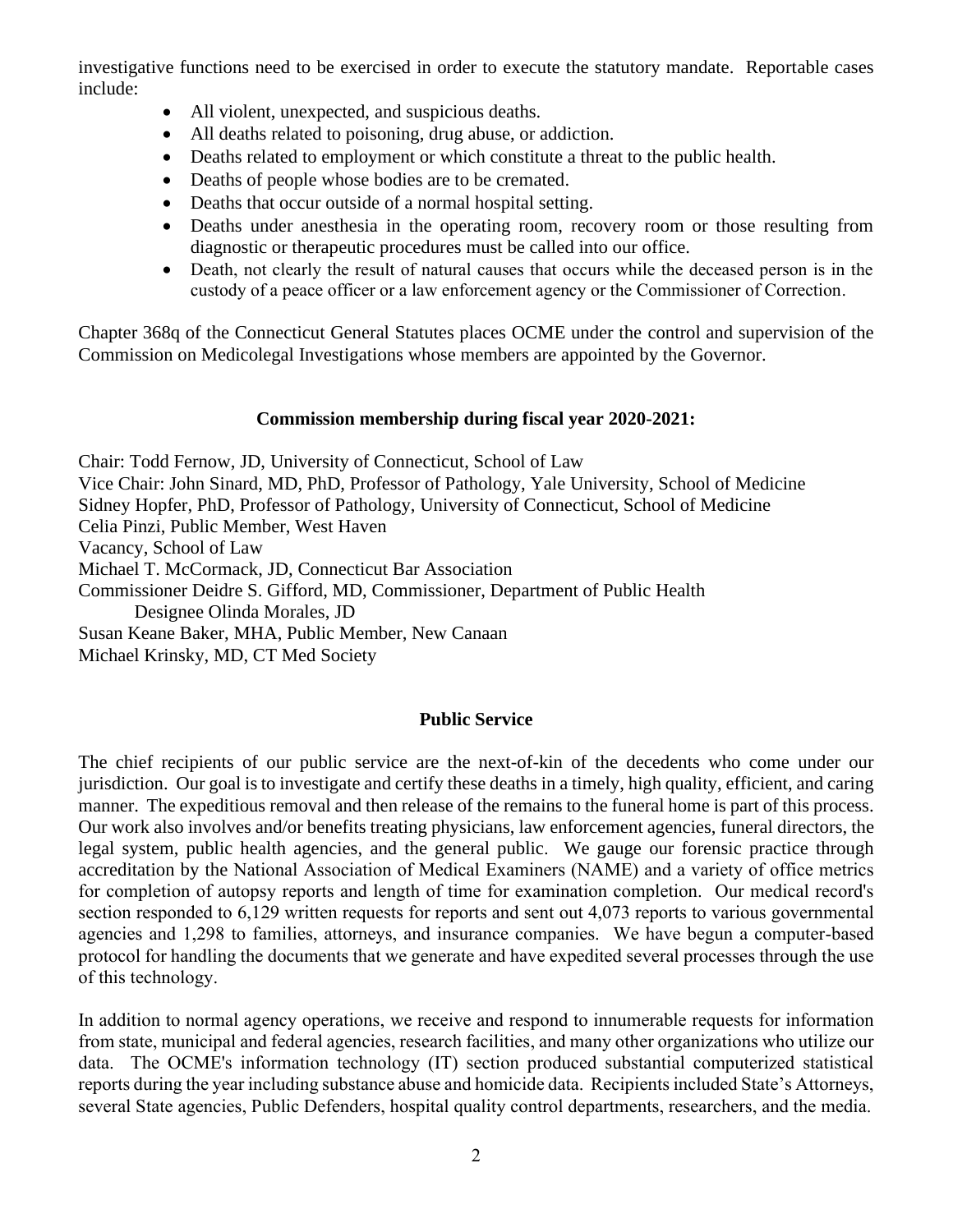We participate in data collection for the National Violent Death Reporting System (NVDRS), State Unintentional Overdose Reporting System (SUDORS), and the Department of Defense (MIMIC) project. We are active members of the Child Fatality and Maternal Mortality Review Commissions, as well as participate in hospital-based trauma death reviews. We have collaborative relationships with the Yale Center for Injury Prevention and Control Research.

Pathology residents (from training programs at Yale, Hartford Hospital, and Danbury Hospital) and master degree candidates in Forensic Sciences (from the University of New Haven) typically spend an elective rotation at the OCME. Pathologist's Assistants (master degree candidates) from Quinnipiac University spend a rotation observing and assisting in the performance of autopsies. Educational programs have been provided to law enforcement personnel, medical students at Yale University School of Medicine and University of Connecticut, physician assistant students from Sacred Heart University, and for many professional and community groups across the state.

|                                                          | FY 2019 | FY 2020 | FY 2021 | 2 year $%$<br><b>Increase</b> |
|----------------------------------------------------------|---------|---------|---------|-------------------------------|
| <b>Total Reported Deaths</b>                             | 22,748  | 27,944  | 27,483  | 21%                           |
| <b>Total Investigated Cremations</b>                     | 19,058  | 22,631  | 22,072  | 16%                           |
| <b>Total Deaths Certified</b>                            | 4,098   | 5,050   | 5,719   | 40%                           |
| <b>Total Autopsies</b>                                   | 2,525   | 2,908   | 3,103   | 23%                           |
| <b>COVID</b> Investigations<br>(suspected and confirmed) |         | 5,140   | 5,111   | N/A                           |

Table 1 Fiscal Year Statistics:

### **Improvements/Achievements 2020-2021**

Our agency is designated as an essential public health facility, therefore our essential staff worked predominantly on-site during the **COVID-19** pandemic that began in March 2020 in Connecticut. OCME recorded all deaths caused or contributed to by COVID-19 and shared this data with the Department of Public Health on a daily basis.

We continued to have full accreditation by the National Association of Medical Examiners (NAME), following our annual review in September 2020. **We are striving to meet the growing operational demands within the same building structure since 1986. Renovation or construction projects are being pursued. This includes an evaluation to enlarge the autopsy area, and add more refrigerated body storage space. Bond funding has been approved to initiate the assessment and evaluation/feasibility of the facility project.** NAME will perform a site visit in January 2022. Due to facility constraints (as described above) and a marked increase in death investigations (see Table 1), we anticipate that we will lose full accreditation. We are working with OPM to find an appropriately sized budget that will allow us to expand our staffing in critical areas to meet these work increases.

We are working collaboratively with Department of Consumer Protection (DCP) on an information sharing interface that will allow for monitoring and reporting of deaths due to overdoses, with the objective of harm reduction for our citizens. Additionally we are actively engaged in the roll-out of the statewide electronic death registry (EDRS) through a pilot program sponsored by DPH Vital Records.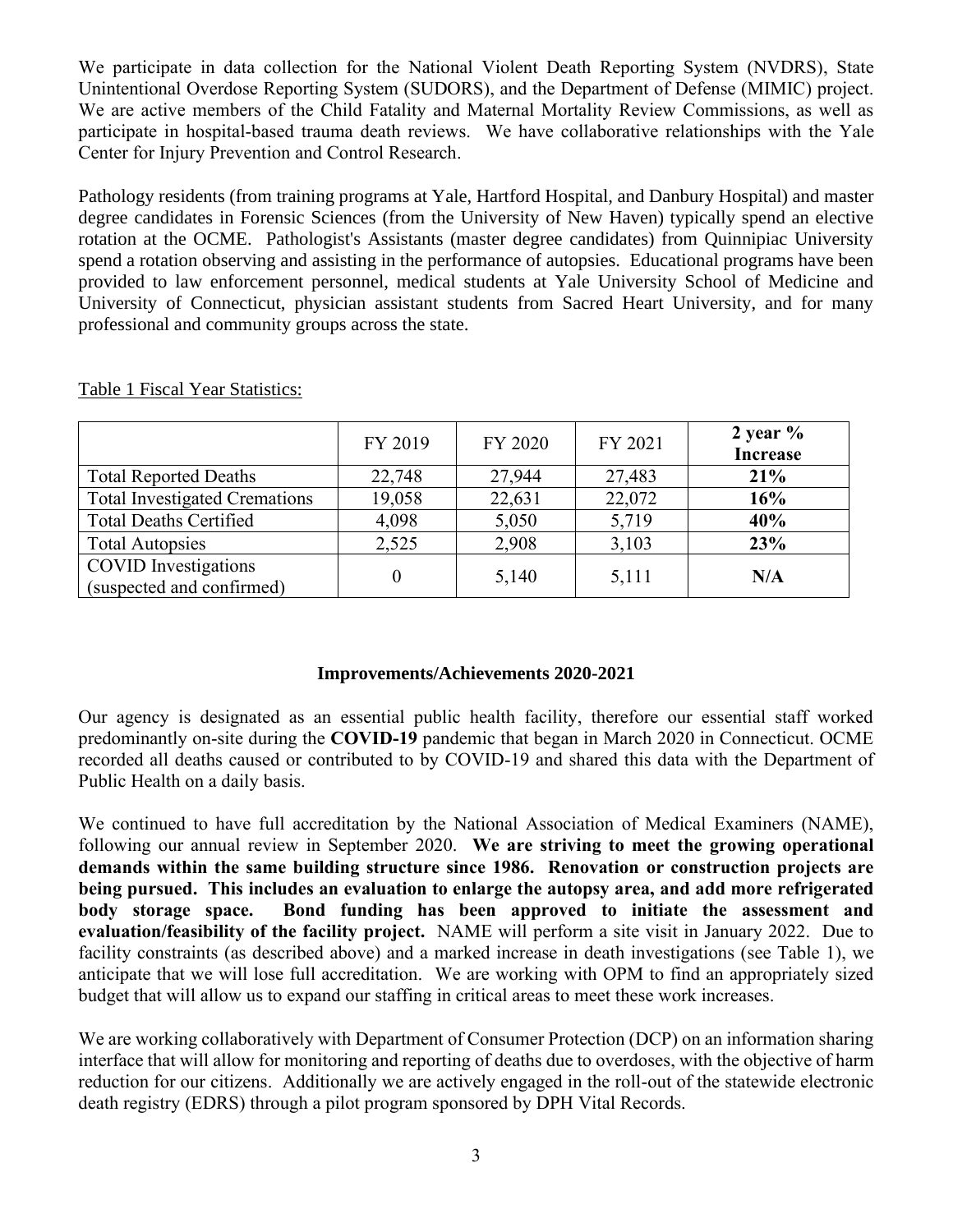We have received several other grant award both solely and in collaboration with Division of Scientific Services, Department of Public Health, Office of Policy and Management, and the U.S. Department of Defense:

| Grant                          | Category           | \$\$      |
|--------------------------------|--------------------|-----------|
| <b>Coronavirus Relief Fund</b> | Wages              | \$15,387  |
| <b>Coronavirus Relief Fund</b> | Fringe             | \$11,114  |
| 2019 Paul Coverdell            |                    |           |
| <b>OCME</b>                    | Goods and Services | \$22,968  |
| 2020 Paul Coverdell-OCME       | Goods and Services | \$66,325  |
| 2020 CESF                      | Goods and Services | \$56,091  |
| Coronavirus Relief Fund        | Goods and Services | \$90,484  |
| FEMA FFY2020                   | Goods and Services | \$17,860  |
| JAG2016DJBX0652                | Goods and Services | \$22,250  |
| Log#2020-0089                  | Goods and Services | \$278,739 |
| <b>Grand Total</b>             |                    |           |

**Laboratory Services:** The NAME accreditation benchmark for toxicology reporting is that 90% or more of toxicology reports must be completed within 90 days to avoid a loss of accreditation For fiscal year 2020- 2021, over 90% of the National Medical Services (NMS) toxicology reports were completed within 30 days and 99% in 90 days; the average NMS toxicology report turn-around time was 17 days. Beginning in August, 2016, toxicology testing on certain fatalities (homicides, traumatic suicides, and motor vehicle collisions) were sent to the Connecticut Division of Scientific Services under Department of Emergency Services and Public Protection (DESPP). For fiscal year 2020-2021, DESPP/Division of Scientific Services did not perform toxicology testing for the OCME due to COVID-19. Instead, these specimens were sent to NMS starting in March of 2020.

The OCME has an active Anthropology Laboratory service, under the direction of a part-time, boardcertified Forensic Anthropologist. She has been essential to the death investigation of skeletonized remains and unidentified persons.

We maintain an active in-house Histology Laboratory. This service allows our Pathologists timely ability to review microscopy for death investigations.

We have started molecular investigations for various hereditary heart diseases (channelopathies, cardiomyopathies) by taking advantage of pro bono testing offered by a commercial laboratory for medical examiner offices.

We have established relationships with Jackson Laboratories for COVID-19 testing of the deceased and also the UCONN Health Laboratories for other microbiology testing.

**Pathology Services:** We have worked with the department of Public Health (DPH) on the new electronic death registration system (EDRS) to replace paper death certificates and enhance public health mortality statistics. The system currently covers New London County.